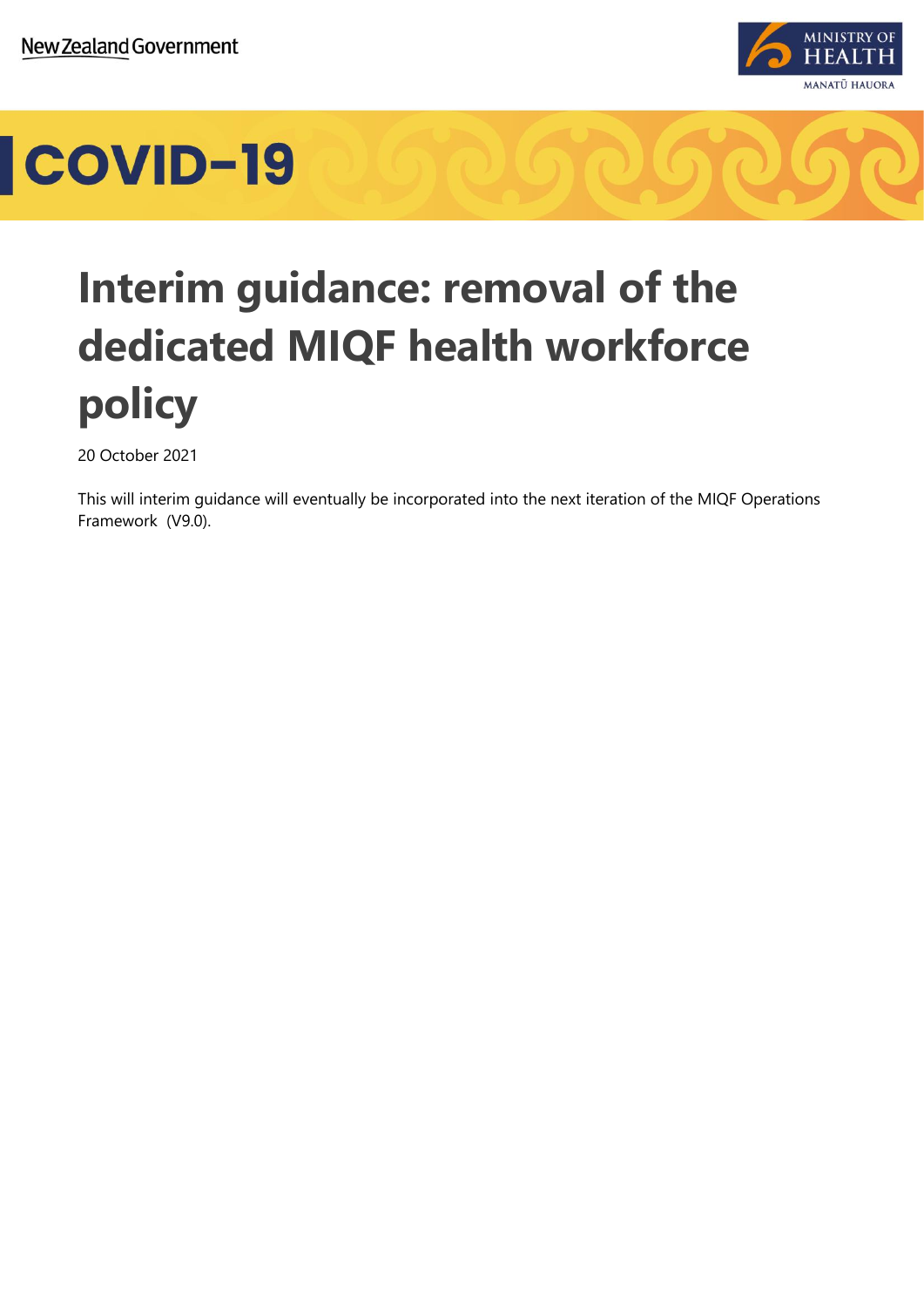## **COVID-19**

#### Background

The dedicated MIQ health workforce policy was implemented in August 2020 as a precautionary measure to protect vulnerable populations in other health care settings and mitigate the risk of community transmission of COVID-19 via the health workforce.

Following a review by the Ministry of Health with the support of the DHB leaders for MIQ and the Medical Officers of Health involved in the MIQ system, the Minister for COVID-19 Response, the Hon. Chris Hipkins, has agreed that this policy is no longer required given the range of public health and IPC measures now in place to protect the MIQF health workforce and prevent onward transmission of COVID-19 to the community.

These measures include:

- Frequent surveillance testing;
- Robust contact tracing systems and the contractual requirement to keep a record of movements;
- Strict adherence to IPC measures, including the use of personal protective equipment (PPE), including P2/N95 particulate respirators in all returnee-facing zones;
- Reduction in frequency and duration of face-to-face interactions with returnees;
- Ongoing improvements to ventilation systems within MIQFs; and
- COVID-19 vaccination.

This will come into effect from Thursday 21 October 2021 and applies equally to workers in managed isolation facilities, dual-use facilities, and quarantine facilities.

#### What does the removal of the policy mean for MIQF healthcare workers?

The DHB MIQ health workforce is no longer required to be employed solely within a MIQF and can seek secondary employment in other non-clinical and clinical settings including hospitals, primary care, prisons, age related residential care, mental health and disability facilities and attend training sessions with non-MIQ staff. Likewise, healthcare workers in other settings may choose to also work in a MIQF without needing to quit their existing role.

This brings the MIQF health workforce into line with other MIQF workers such as New Zealand Defence Force (NZDF) personnel or hotel employees who are not subject to the dedicated workforce policy and are free to be deployed to other settings.

It is however recommended that when seeking secondary employment, MIQF health workers inform their non-MIQF employer that they work in a MIQ facility. Health workers should also follow the DHB's existing policies and processes for secondary employment as applicable.